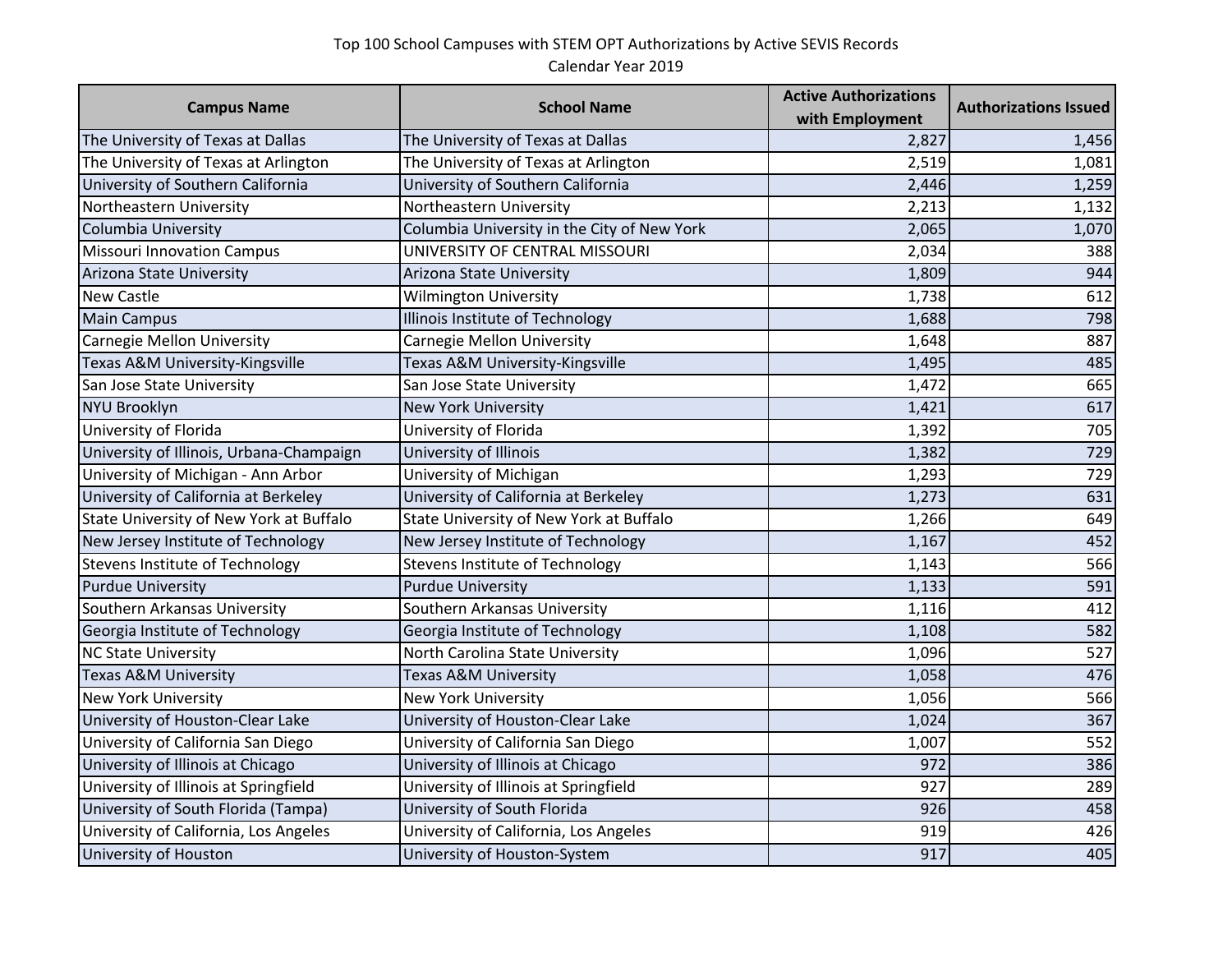## Top 100 School Campuses with STEM OPT Authorizations by Active SEVIS Records

Calendar Year 2019

| University of Maryland -College Park     | University of Maryland                                                            | 913 | 489 |
|------------------------------------------|-----------------------------------------------------------------------------------|-----|-----|
| University of Pennsylvania               | University of Pennsylvania                                                        | 900 | 448 |
| Kent                                     | Kent State University                                                             | 888 | 209 |
| University of Washington - Seattle       | University of Washington                                                          | 880 | 434 |
| University of Bridgeport                 | University of Bridgeport                                                          | 871 | 332 |
| Intl Grad Admissions/Wayne State Univ    | <b>Wayne State University</b>                                                     | 834 | 403 |
| <b>Cornell University</b>                | <b>Cornell University</b>                                                         | 815 | 374 |
| University of Cincinnati                 | University of Cincinnati                                                          | 814 | 379 |
| University of Minnesota, Twin Cities     | University of Minnesota                                                           | 799 | 396 |
| California State University Fullerton    | California State University Fullerton                                             | 799 | 305 |
| Univ. of North Carolina at Charlotte     | University of North Carolina at Charlotte                                         | 792 | 384 |
| <b>Syracuse University</b>               | <b>Syracuse University</b>                                                        | 781 | 352 |
| <b>Boston University</b>                 | <b>Boston University</b>                                                          | 730 | 359 |
| <b>Lamar University</b>                  | <b>Lamar University</b>                                                           | 702 | 176 |
| The George Washington University         | The George Washington University                                                  | 683 | 370 |
| Duke University, Med.Ctr., & Health Sys. | Duke University, Med.Ctr., & Health Sys.                                          | 665 | 395 |
| Rochester Institute of Technology        | Rochester Institute of Technology                                                 | 659 | 323 |
| Rutgers-New Brunswick/graduate           | Rutgers, the State University of New Jersey                                       | 649 | 299 |
| <b>University Park</b>                   | The Pennsylvania State University                                                 | 642 | 324 |
|                                          | CALIFORNIA STATE UNIVERSITY, LOS ANGELES CALIFORNIA STATE UNIVERSITY, LOS ANGELES | 633 | 149 |
| <b>Metropolitan Campus</b>               | Fairleigh Dickinson University                                                    | 629 | 199 |
| Academy of Art University                | Academy of Art University                                                         | 619 | 276 |
| University of Missouri-Kansas City       | University of Missouri-Kansas City                                                | 614 | 237 |
| <b>Wright State University</b>           | <b>Wright State University</b>                                                    | 609 | 193 |
| <b>Stanford University</b>               | <b>Stanford University</b>                                                        | 605 | 292 |
| The Ohio State University - Columbus     | The Ohio State University                                                         | 595 | 270 |
| <b>Stony Brook University</b>            | State University of New York at Stony Brook                                       | 592 | 267 |
| University of Texas at Austin            | University of Texas at Austin                                                     | 589 | 292 |
| Massachusetts Institute of Technology    | Massachusetts Institute of Technology                                             | 589 | 260 |
| UNIVERSITY OF CALIFORNIA, IRVINE         | UNIVERSITY OF CALIFORNIA, IRVINE                                                  | 573 | 280 |
| Old Westbury Campus                      | New York Institute of Technology                                                  | 561 | 153 |
| Texas A&M University-Commerce            | Texas A&M University-Commerce                                                     | 558 | 191 |
| State University of NY at Binghamton     | State University of New York at Binghamton                                        | 553 | 275 |
| Northwestern Polytechnic University      | Northwestern Polytechnic University                                               | 549 | 29  |
| New England College - Henniker Campus    | <b>New England College</b>                                                        | 536 | 321 |